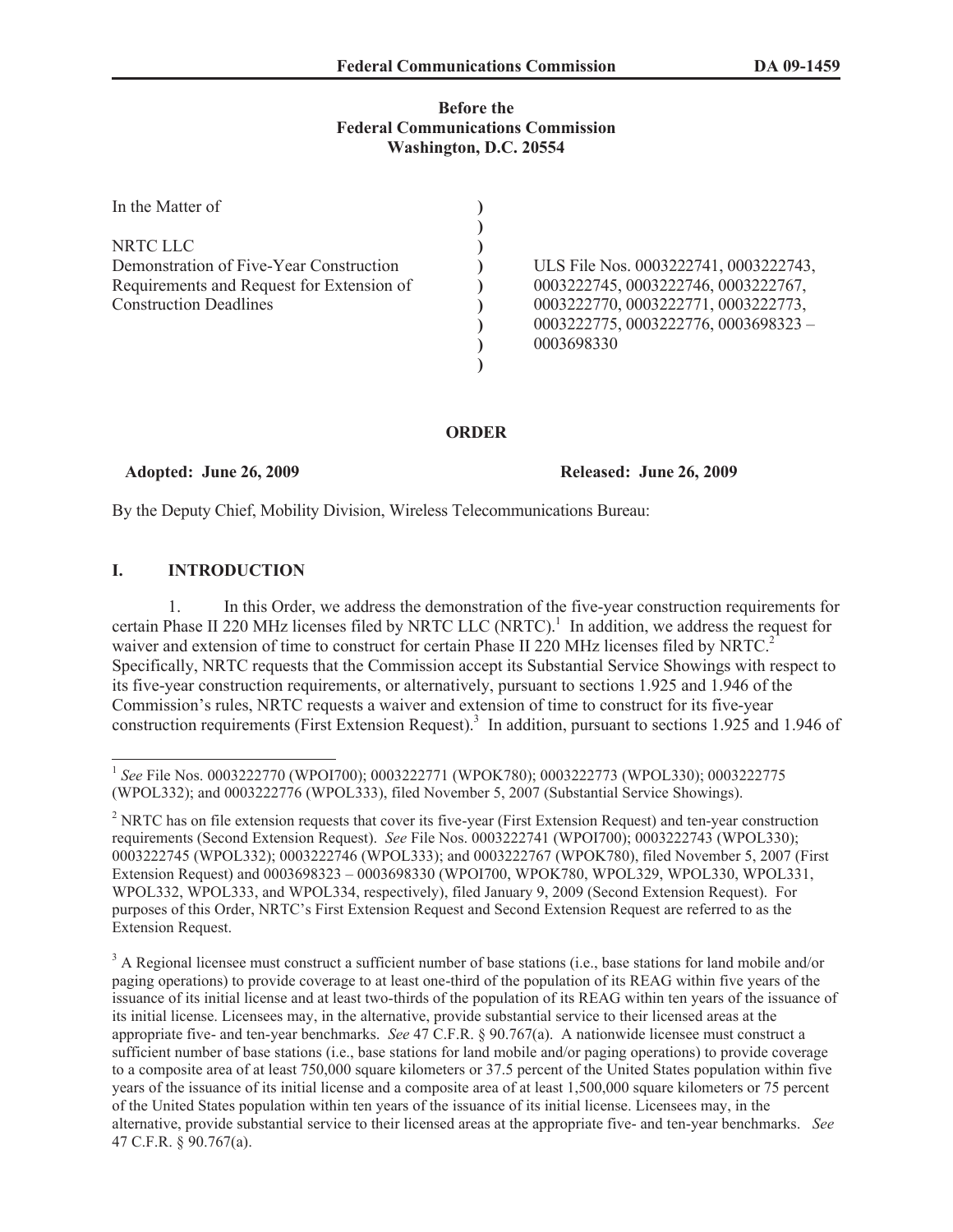the Commission's rules, NRTC requests a waiver and extension of time to construct for its ten-year construction requirements (Second Extension Request).<sup>4</sup> For the reasons stated below, we dismiss NRTC's Substantial Service Showings and grant a modified version of the First Extension Request and grant the Second Extension Request.

## **II. BACKGROUND**

2. The National Rural Telecommunications Cooperative (Cooperative), the manager and majority interest holder of NRTC LLC, is a non-profit cooperative association representing the interests of more than 1,400 rural utilities and affiliates in forty-seven states.<sup>5</sup> The Cooperative's mission is to ensure that state-of-the-art telecommunications services are available throughout rural America, just as they are in more urbanized areas.<sup>6</sup> NRTC states that it has made its 220 MHz frequencies available to members and other entities primarily for wireless communications systems that support the safe and efficient operation of electric distribution systems and other core business applications.<sup>7</sup>

3. On July 13, 2004, the Wireless Telecommunications Bureau (Bureau) released a *Memorandum Opinion and Order* extending the five-year construction requirement deadlines by three years until November 5, 2007, for a large number of Phase II EA and REAG licensees.<sup>8</sup> The Bureau indicated that a three-year extension would be sufficient time for the 220 MHz licensees to construct their systems using available or soon to be developed equipment. The Bureau found that the public interest would be served by allowing additional time for licensees to consolidate licenses, develop new technologies, or take advantage of the technical flexibility provided in the 1997 restructuring of the 220 MHz service rules that has enabled entities to provide a variety of services, including fixed data applications.<sup>9</sup>

4. On November 5, 2007, NRTC filed its Substantial Service Showings for one nationwide license and seven regional licenses.<sup>10</sup> In addition, NRTC filed its First Extension Request on November 5, 2007 for the same set of licenses. In its First Extension Request, NRTC requested an extension of time to construct for a period of one year after the date the Commission ruled on the request if the Commission did not accept its Substantial Service Showings.<sup>11</sup> On January 9, 2009, NRTC filed its Second Extension Request for its ten-year construction requirements for the same nationwide license and seven regional licenses.<sup>12</sup> In its Second Extension Request, NRTC requested an extension of time to construct until

7 *I*d.

<sup>9</sup> *MO&O* at ¶ 17.

<sup>4</sup> *Id*.

<sup>&</sup>lt;sup>5</sup> Second Extension Request at 1.

<sup>6</sup> *Id*.

<sup>&</sup>lt;sup>8</sup> Request of Warren C. Havens for Waiver or Extension of The Five-Year Construction Requirement For 220 MHz Service Phase II Economic Area and Regional Licensees, Request of BizCom USA, Inc. for Waiver And Extension of the Construction Requirements for 220 MHz Service Phase II Regional and Nationwide Licensees, and Request of Cornerstone SMR, Inc. for Waiver of Section 90.157 of the Commission's Rules; *Memorandum Opinion and Order*, 19 FCC Rcd 12994 (WTB 2004) (*MO&O*).

 $10$  Because NRTC certified that it covered in excess of one-third of the population within its licensed areas for three regional licenses, the notifications of construction were accepted and the corresponding extension requests were withdrawn. *See* File Nos. 0003222772 and 0003222742 (WPOL329); 0003222774 and 0003222744 (WPOL331); and 0003222777 and 0003222747 (WPOL334).

 $11$  First Extension Request at 7.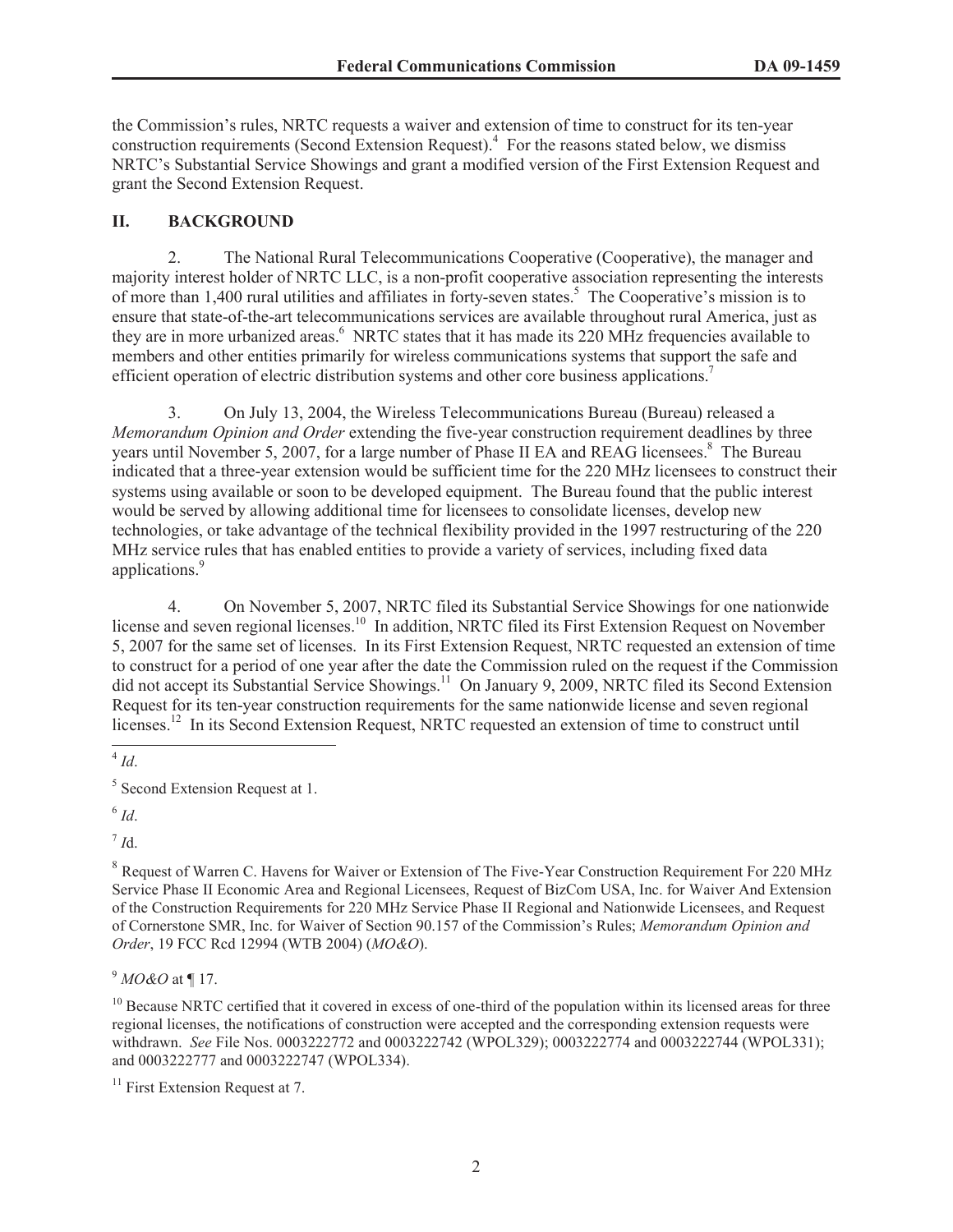# March 22, 2012.<sup>13</sup>

5. In support of its Substantial Service Showings, NRTC states that its communications network is used to provide advanced services in support of rural electric distribution systems to the overall benefit of rural consumers.<sup>14</sup> NRTC states that the primary applications used in its current communications system are supervisory control and data acquisition (SCADA) and automated meter reading (AMR).<sup>15</sup> Furthermore, NRTC states that it currently provides coverage at 395 sites in 17 different states.<sup>16</sup> NRTC argues that monitoring and controlling SCADA functions are essential to minimize the likelihood and scope of brownouts and blackouts throughout the country and to gird against terrorist threats, while AMR facilitates effective and efficient utility distribution to consumers.<sup>17</sup> In addition, NRTC points out that it does not provide a subscriber-based service that is interconnected with the public switched network and supported by commercial fees, but rather a service used for private, internal purposes by utilities for fixed telemetry and two-way voice communications to ensure the safe and efficient generation, transmission and distribution of electric utility services.<sup>18</sup> Finally, NRTC states that its communications system is used to respond to various emergency situations, including hurricanes, floods, fires and other natural disasters in remote, sparsely populated areas.<sup>19</sup>

6. In addition to the current uses of its communications system, NRTC states that it has pursued and continues to pursue technologies and partnerships in an effort to enhance the use of the 220 MHz band and to expand applications available to entities operating in the band.<sup>20</sup> For example, NRTC has invested approximately one million dollars to assist in the development of an IP-based voice technology to meet the voice dispatch needs of rural electric cooperatives.<sup>21</sup> Furthermore, NRTC states that it has a distribution agreement with TAIT Radio Communications (a manufacturer of 220 MHz voice radios) and has a number of 220 MHz band voice dispatch system proposals pending that if accepted will further expand 220 MHz deployment.<sup>22</sup>

7. In the event that its Substantial Service Showings are not accepted for its five-year construction requirements, NRTC requests that the Commission extend its construction requirements for a period of one year from the date of the Commission's ruling.<sup>23</sup> Furthermore, with respect to its ten-year

<sup>15</sup> *Id*.

 $17$  *Id.* 

<sup>18</sup> *Id*.

<sup>19</sup> *Id*.

- $^{20}$  *Id*.
- $^{21}$  *Id.*

 $^{22}$  *Id*.

<sup>(...</sup>continued from previous page)

<sup>&</sup>lt;sup>12</sup> See generally Second Extension Request. Substantial service showings were not filed for the 10-year construction requirements.

 $^{13}$  *Id.* at 5.

<sup>&</sup>lt;sup>14</sup> Substantial Service Showings at 4.

<sup>&</sup>lt;sup>16</sup> *Id.* NRTC covers the following percentage of populations with respect to each of its licenses based on 2000 Census figures: Nationwide license (WPOI700) – 8.2%; EAG002 (WPOL329) – 60.6%; EAG002 (WPOL330) – 8.3%; EAG003 (WPOL331) – 44.9%; EAG003 (WPOK780) – 13.7%; EAG004 (WPOL332) – 4.9%; EAG005 (WPOL333) – .78%; EAG006 (WPOL334) – 61.2%.

 $23$  First Extension Request at 7.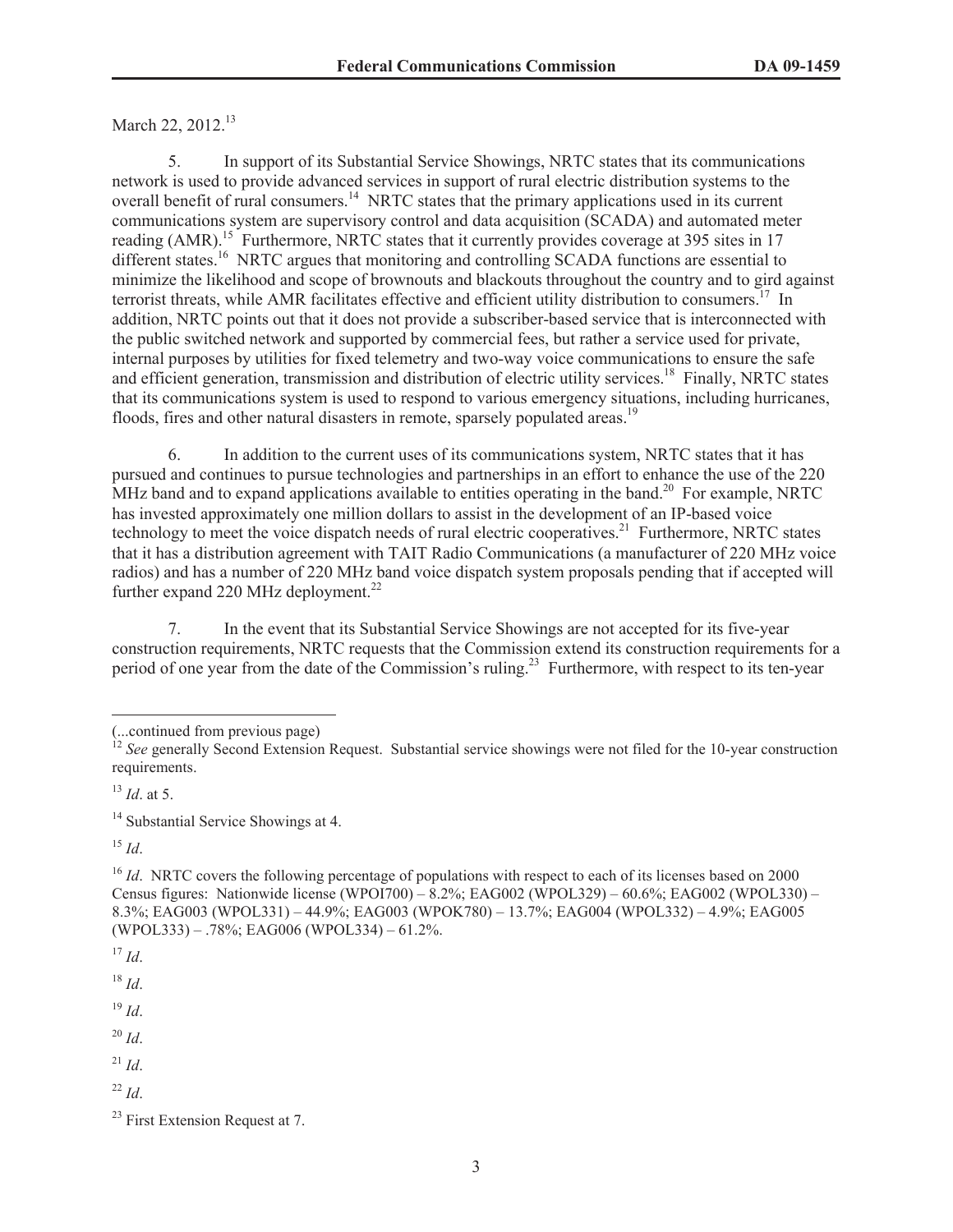construction requirements, NRTC requests an extension of time to construct until March 22, 2012.<sup>24</sup> In addressing the waiver standard in section 1.925 of the Commission's rules, NRTC argues that application of the construction deadlines for its licenses would not be "undermined" since it is not warehousing spectrum and that it is proceeding expeditiously and in good faith in deploying its communications system.<sup>25</sup> In addition, NRTC argues that it has demonstrated a commitment to constructing a communications system for use extensively in rural areas, to the overall benefit of rural consumers and that strict application of the construction requirements is not warranted in this instance.<sup>26</sup>

# **III. DISCUSSION**

8. Pursuant to sections 1.946(c) and 1.955(a)(2) of the Commission's rules, NRTC's licenses will terminate automatically as of the construction deadlines if NRTC fails to meet the requirements of sections 90.767 (regional licenses) or 90.769 (nationwide license) of the Commission's rules unless the Commission grants an extension or waives the construction requirements.<sup>27</sup> The current construction deadlines for all but one of the licenses are March 22, 2007 and March 22, 2009, respectively. The construction deadline for call sign WPOK780 is October 7, 2007 and October 7, 2009, respectively.

9. A waiver may be granted, pursuant to section 1.925 of the Commission's rules, if the petitioner establishes that: 1) the underlying purpose of the rule would not be served or would be frustrated by application to the instant case, and that grant of the waiver would be in the public interest; or 2) where the petitioner establishes unique or unusual factual circumstances, that application of the rule would be inequitable, unduly burdensome or contrary to the public interest, or the applicant has no reasonable alternative.<sup>28</sup>

10. As an initial matter, we are not persuaded that NRTC's current level of construction and coverage should be construed as "substantial service." Although the 220 MHz construction rules do not specifically define substantial service, other 220 MHz rules do define it as well as many other servicespecific rules as "service that is sound, favorable, and substantially above a level of mediocre service that might minimally warrant renewal."<sup>29</sup> NRTC holds a nationwide license as well as regional licenses that also cover the entire United States. NRTC states that it represents more than 1,400 rural utilities and affiliates in 47 states.<sup>30</sup> However, to this point, NRTC provides service to only 29 utility companies in 17 states.<sup>31</sup> While we recognize that the nature of NRTC's business, providing services to rural electric cooperatives, may not lend itself to cover large population areas,  $32^{\circ}$  we would expect NRTC's coverage to

<sup>25</sup> *Id*. at 5, First Extension Request at 6.

<sup>26</sup> *Id*.

<sup>27</sup> 47 C.F.R. §§ 1.946(c), 1.955(a)(2).

<sup>28</sup> 47 C.F.R. § 1.925. The Commission has stated that, in situations in which the circumstances are unique and the public interest would be served, it would consider waiving construction requirements on a case-by-case basis. *See* Amendment of the Commission's Rules To Establish New Personal Communications Services, GEN Docket No. 90-314, *Memorandum Opinion and Order*, 9 FCC Rcd 4957, 5019 (1994) (*PCS MO&O*), *citing WAIT Radio v. FCC*, 418 F.2d 1153 (D.C. Cir. 1969).

 $29$  47 C.F.R. §§ 90.743(a)(1), 24.16(a), 27.14(a).

<sup>30</sup> Substantial Service Showings at 1.

 $31$  *Id.* at 5.

<sup>32</sup> We note that three of NRTC's five-year construction showings were accepted because NRTC certified that it covers at least one-third of the population of the licensed areas. See File Nos. 0003222772 (WPOL329); 0003222774 (WPOL331); and 0003222777 (WPOL334).

<sup>&</sup>lt;sup>24</sup> Second Extension Request at 5.